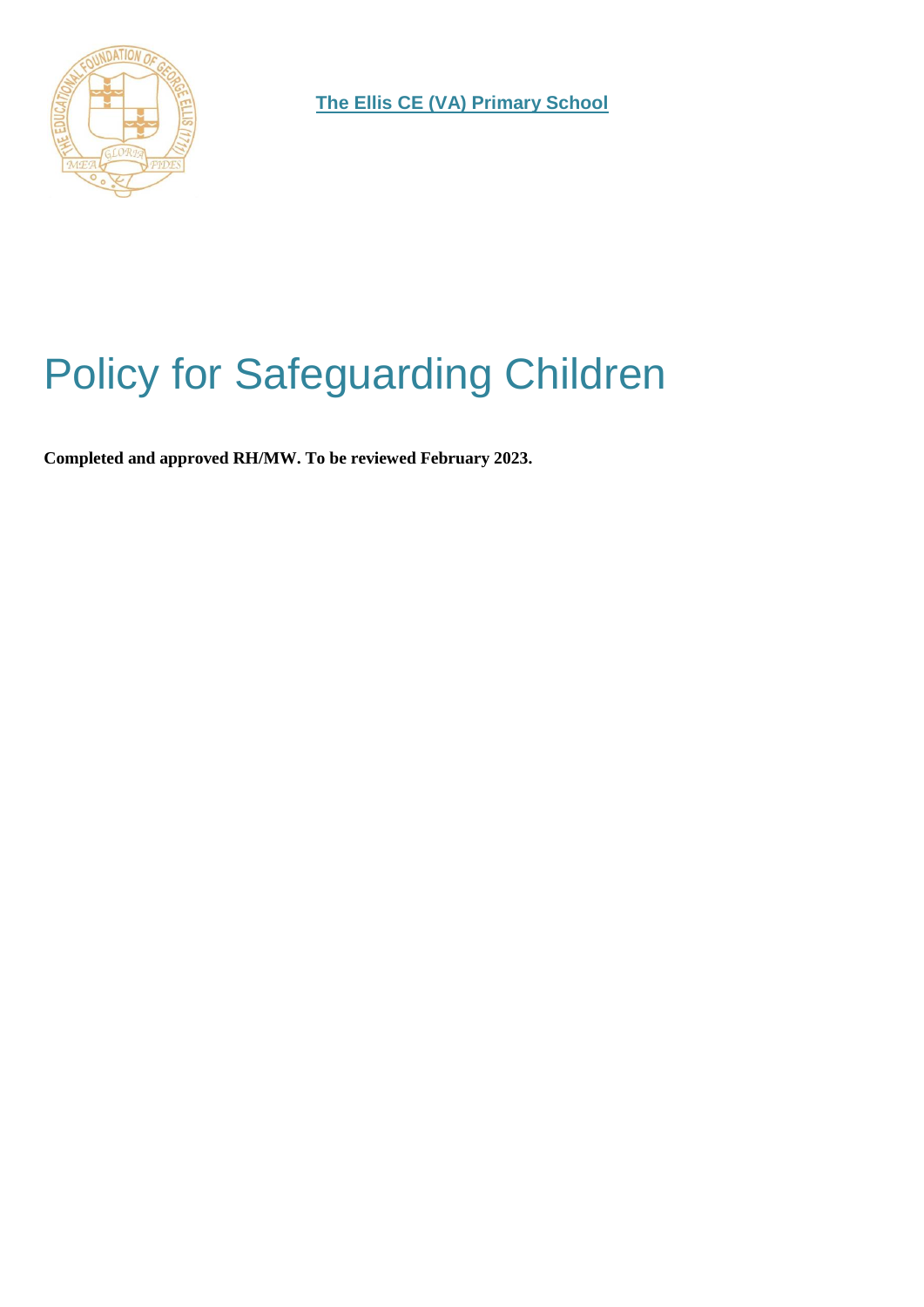#### **THE ELLIS CHURCH OF ENGLAND PRIMARY SCHOOL POLICY FOR SAFEGUARDING CHILDREN**

#### **RATIONALE**

As a Church School we believe the dignity of the individual is paramount and this basic belief is at the heart of all we do. Every child and adult in school has the right to feel safe, be protected from any situation or practice that results in physical or psychological harm, to know they will be listened to and be assured that their concerns will be taken seriously and acted on.

*Section 175 of the Education Act 2002 gives maintained schools a statutory duty to promote and safeguard the welfare of children and have due regard to guidance issued by the Secretary of State*.

**We recognise our legal and moral duty to promote our children's well-being, protect them from harm and respond to child abuse. The school follows statutory guidance, "Keeping Children Safe in Education" (September 2021), to secure the safety and well-being of all our pupils.** Safeguarding children is the responsibility of **everyone** involved with the children at 'The Ellis'and this includes volunteers and governors. If we suspect that a child's well-being is, or is likely to be harmed, or that a child is being neglected we will act appropriately, in line with the procedures and guidance issued by Barnsley Safeguarding Children Board.

www.safeguardingchildrenbarnsley.com

#### **AIMS AND PURPOSE**

- To ensure that children are effectively safeguarded from the potential risk of harm at The Ellis Primary **School**
- To ensure that the safety and well-being of the children is of the highest priority in all aspects of the school's work.
- To help the school maintain its ethos whereby staff, pupils, parents and governors feel able to articulate any concerns comfortably, safe in the knowledge that effective action will be taken as appropriate.
- To raise awareness of individual responsibilities in identifying and reporting possible cases of abuse
- To provide a systematic means of monitoring, recording and reporting of concerns and cases, known and operated by all adults in school
- To provide guidance on recognising and reporting suspected child abuse
- To provide effective assessment of the needs of individual children who may benefit from Early Help Services. These Early Help assessments aim to identify the help / support needed by a child/family to prevent needs escalating to a point where intervention would be needed via a statutory assessment under the Children's Act 1989

#### **RESONSIBILITIES AND EXPECTATIONS**

It is the responsibility of **all adults in school** to ensure that the safeguarding policies and procedures are adhered to at all times. We expect all adults to champion the safety and well-being of all children. *We will create an atmosphere and ethos in which parents and children will feel free to talk about any worries and concerns they have and will regard school as a safe place if they are having difficulties at home.* Any concerns must be reported to the designated teacher immediately using CPOMS and being assigned under safeguarding

#### **Guidance on recognising abuse is to be found at Appendix 1**

#### **DESIGNATED PERSON**

The designated lead for safeguarding (child protection) in this school is

#### **Mrs R Hurding (Headteacher)**

#### In her absence, there are two deputy safeguarding lead in school

**Mrs E Edwards (Deputy) Mrs T Gay (PSA)**

To whom all concerns must be reported in exactly the same way as outlined in the procedures section of this policy.

To be effective, the designated person will: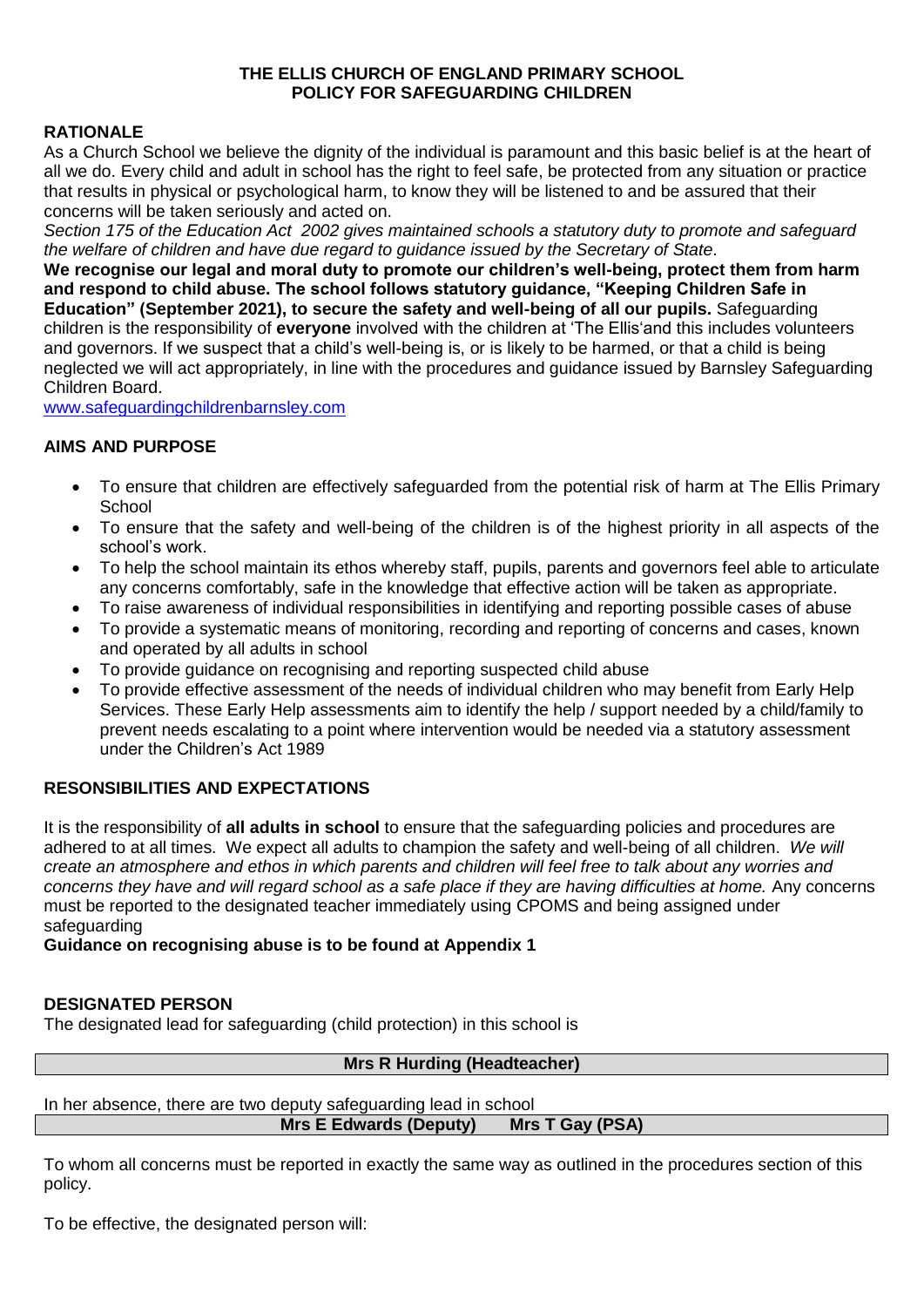- Act as a source of advice, support and expertise within the school and be responsible for coordinating action regarding referrals by liaising with Children's Social Care and other relevant agencies over suspicions that a child may be suffering harm.
- Cascade safeguarding advice and guidance issued by the Barnsley Safeguarding Children Board.
- Where they have concerns that a referral has not been dealt with in accordance with the child protection procedures, ask the Head of Safeguarding to investigate further.
- Ensure each member of staff and volunteers at the school, and regular visitors (such as Education Welfare Officers, trainee teachers and supply teachers) are aware of and can access readily, this policy.
- Ensure that this policy is updated and reviewed annually and work with the designated governor for child protection regarding this.
- Be able to keep detailed accurate secure written records of referrals/concerns, and ensure that these are held in a secure place.
- Ensure parents are aware of the safeguarding policy in order to alert them to the fact that the school may need to make referrals. Raising parents' awareness may avoid later conflict if the school does have to take appropriate action to safeguard a child.
- Where children leave the school roll, ensure any child protection file is transferred to the new school as soon as possible (a signature for the receipt of the file should be obtained) but certainly within the 5 day national requirement, separately from the main file, and addressed to the designated person for child protection.
- Where a child leaves and the new school is not known, ensure that the local authority is alerted so that the child's name can be included on the database for pupils missing education pupils.
- Attend training in how to identify abuse and know when it is appropriate to refer a case
- Have a working knowledge of how Barnsley Safeguarding Children Board operates and the conduct of a child protection case conference and be able to attend and contribute to these when required.
- Attend any relevant or refresher training courses and then ensure that any new or key messages are passed to other staff, volunteers and governors.
- Make themselves (and any deputies) known to all staff, volunteers and governors (including new starters and supply teachers) and ensure those members of staff have had training in child protection. This should be relevant to their needs to enable them to identify and report any concerns to the designated teacher immediately.

#### **TEACHING AND SUPPORT STAFF**

New teachers will receive a copy of this policy and the document **'What to do if you Suspect a Child is being Abused'** and supply staff will be informed of the main points of this policy and the procedures for reporting and recording concerns in the 'Important Information' sheet provided for supply staff.

All staff need to be alert to the signs of abuse as detailed in this policy. They should:

 Apply the procedures detailed in Appendix 4 (Cause for Concern Procedures) immediately. Cause for Concern Procedures are available in all classes and the staff room.

#### **Non-teaching staff, helpers and volunteers**

Non teaching staff, helpers and volunteers may also be approached by children or have concerns. They should follow the same procedure as teaching staff in reporting concerns to the designated teacher or their deputy where appropriate.

#### **DESIGNATED GOVERNOR**

The Designated Governor for Child Protection at this school is:

Safeguarding is important. Where appropriate, the Governors will ensure that sufficient resources are made available to enable the necessary tasks to be carried out properly under inter-agency procedures.

The Governors will ensure that the Designated Lead for Safeguarding and Child Protection is given sufficient time to carry out her duties, including accessing training.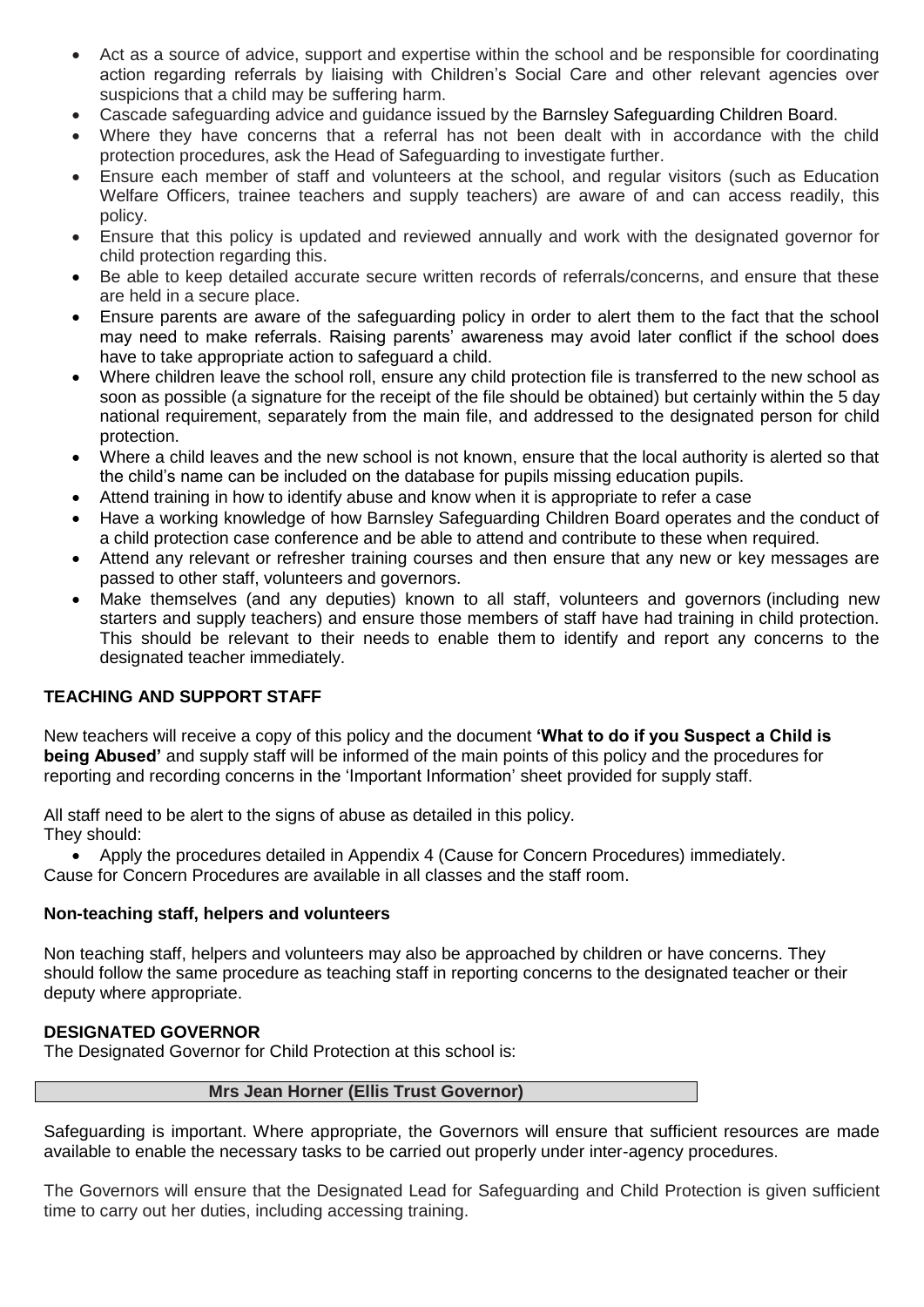The Governors will review safeguarding procedures at least annually to ensure that:

- The school is carrying out its duties to safeguard the welfare of children at the school;
- A termly monitoring visit is held with the designated lead, with agreed foci;
- Members of staff and volunteers are aware of current practices in this matter, and that staff receive training where appropriate;
- Safeguarding is integrated with induction procedures for all new members of staff and volunteers
- The school follows the procedures agreed by Barnsley Safeguarding Children Board, and any supplementary guidance issued by the Local Authority
- Only persons suitable to work with children shall be employed in the school, or work here in a voluntary capacity
- Where safeguarding concerns about a member of staff are raised, take appropriate action in line with BSCB Allegations against Staff Procedures and BMBC Disciplinary Procedures.

### **RECRUITMENT**

In order to ensure that children are protected whilst at this school, we will ensure that our staff and volunteers are carefully selected, screened, trained and supervised. Specific questions are asked at interview relating to the promotion of safety of children.

We accept that it is our responsibility to follow the guidance set out in "**Safeguarding Children and Safer Recruitment in Education**"; in particular we will ensure that the following checks are satisfactorily completed before a person takes up a position in the school:

- $\bullet$  Identity checks to establish that applicants are who they claim to be<sup>1</sup>
- Academic qualifications, to ensure that qualifications are genuine
- Professional and character references prior to offering employment
- Satisfy conditions as to health and physical capacity
- Previous employment history will be examined and any gaps accounted for.
- DBS checks (eg through birth certificate, passport, new style driving licence etc.)

### **BEFORE AND AFTER SCHOOL ACTIVITIES/CONTRACTED SERVICES**

Where the governing body contracts its services to outside providers or transfers control of the use of school premises to bodies such as sports clubs, to provide after school activities, the headteacher will ensure that these bodies have the appropriate safeguarding policies and procedures and that arrangements are in place to link with the school on such matters. Such considerations will be part of any contract or Service Level Agreement with the bodies.

#### **PROCEDURES FOR MONITORING, RECORDING AND REPORTING At the time:**

 $\overline{a}$ 

### **Members of staff and volunteers must not investigate suspicions.**

- Brief factual notes at the time or immediately after should be recorded on CPOMS and assigned to safeguarding
- Date and time of disclosure/incident observed
- Place and context of disclosure or concern
- Facts you need to report (See Appendix 2 'Dealing with a Disclosure' and Appendix 4 'Cause for Concern Procedures') This is to be recorded on CPOMS

### **Immediately afterwards**

- Ensure that the cause for concern is discussed with the designated teacher.
- In the case of there being bruises or observed injuries the **Body Map (also on CPOMS)** should be completed.
- Remember to keep to factual information and not assumption or interpretation. Use the child's own language to quote rather than translating into your own terms.
- Be aware that these records may be used at a later date to support a referral to an external agency and therefore high quality recording is essential.

### **Designated teacher** The designated teacher will:

- Follow-up the referral using the Cause for Concern report as a basis for consideration before action.
- Make additional records of discussion that takes place.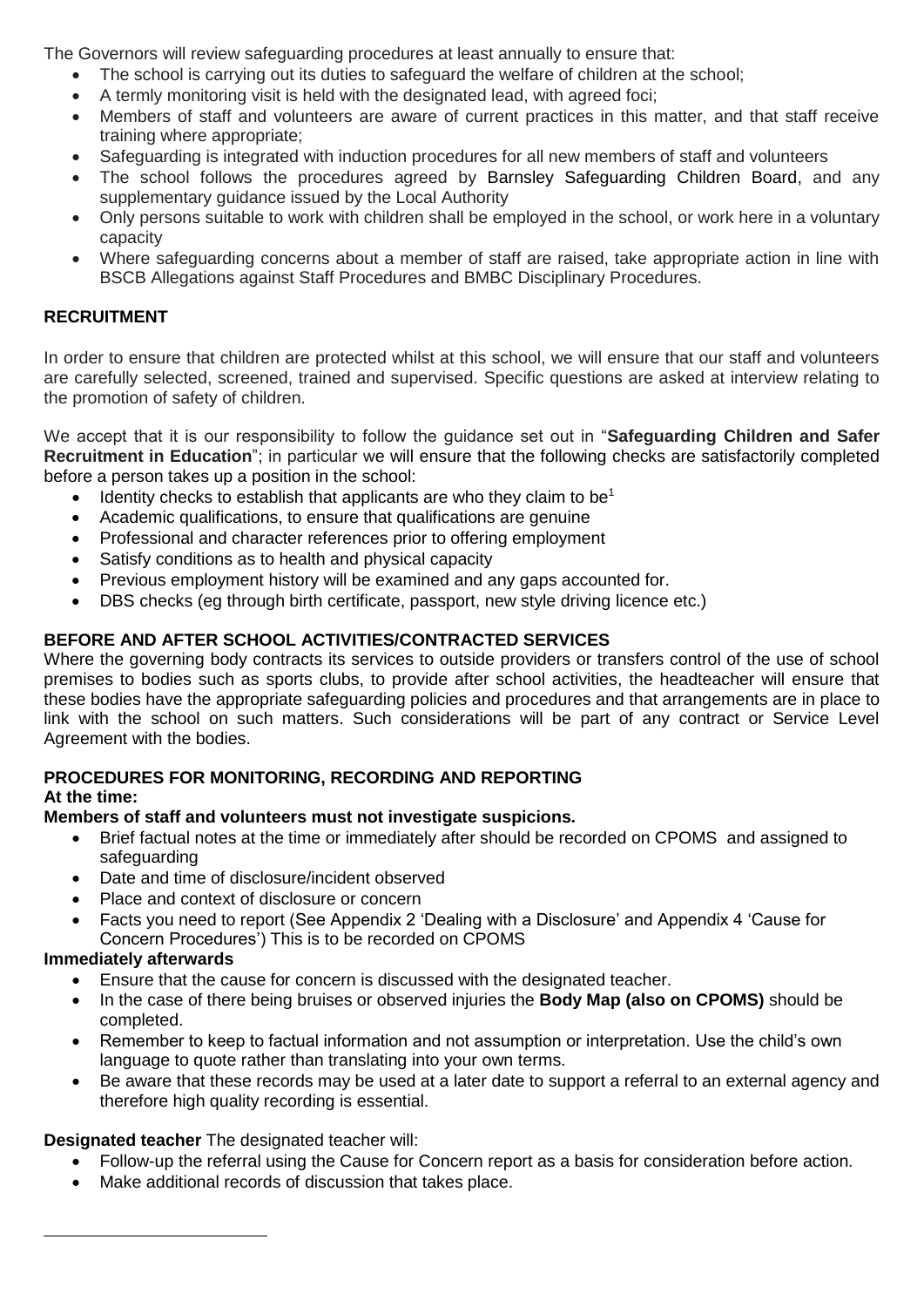- Make a decision whether to continue to monitor the situation or take the referral further. This decision should be communicated to the individual making the initial referral.
- Where a child is referred to social care a record of the referral should be completed and sent within 24 hours
- If this is the first cause for concern for that child, the designated lead will include the Cause for Concern record, which will contain the following:
	- o Vulnerable Pupil
	- o Monitoring Record
	- o Cause for Concern record
	- o Siblings records

Staff will be informed when a Vulnerable Pupil File has been created.

**This file will then be added to with such as: recorded information from social care meetings and other reports and will be kept under safeguarding on CPOMS. Any documents for inclusion in this folder should be given directly to the headteacher so they can be uploaded and added to the electronic records. This will be referred to as a 'Live' case.**

A case will be deemed 'dormant' if there have been no other concerns over a period of twelve months. The information will be transferred to the 'Dormant' files box but will still be kept as a record on CPOMS under safeguarding

Regular meetings will be held by the designated lead and other appropriate adults to discuss and review all live and dormant cases. The designated lead is therefore able to:

- Ensure agreed actions have taken place
- Evaluate the impact of these actions
- Agree next steps
- Quality assure written records

#### **ALLEGATIONS AGAINST STAFF**

If anyone makes an allegation that any member of staff (including any supply teacher, volunteer or Governor) may have:

- committed an offence against a child
- placed a child at risk of significant harm
- behaved in a way that calls into question their suitability to work with children

the allegation will be dealt with in accordance with national guidance and agreements, as implemented locally by BSCB.

The Headteacher, Mrs Hurding, will handle such allegations, unless the allegation is against her, when Mr D Schofield, the Chair of Governors, will handle the school's response.

The Headteacher and Chair of Governors will gather information about the allegation, and report these without delay to the Local Authority. The Local Authority Designated Officer is Carol Rhodes. Tel no. 01226 773892) **(The document 'Allegations against staff and volunteers' can be seen at Appendix 6)**

#### **INTER-AGENCY WORK**

#### **Social care meetings**

At times school staff will be called to participate in meetings organized and chaired by social care. These might be:

- Strategy discussions
- The child protection review conference
- Child protection conferences
- Family group conferences for children in need, in a range of circumstances where a plan is required for the child's future welfare
- Professionals' meetings in which representative professionals from different agencies are asked to meet and discuss children and their families with a view to providing support or making recommendations in terms of next stages of involvement
- Core group meetings meeting in which a 'core' group of professionals associated with the family are asked to meet to review the progress actions decided at case conferences and register reviews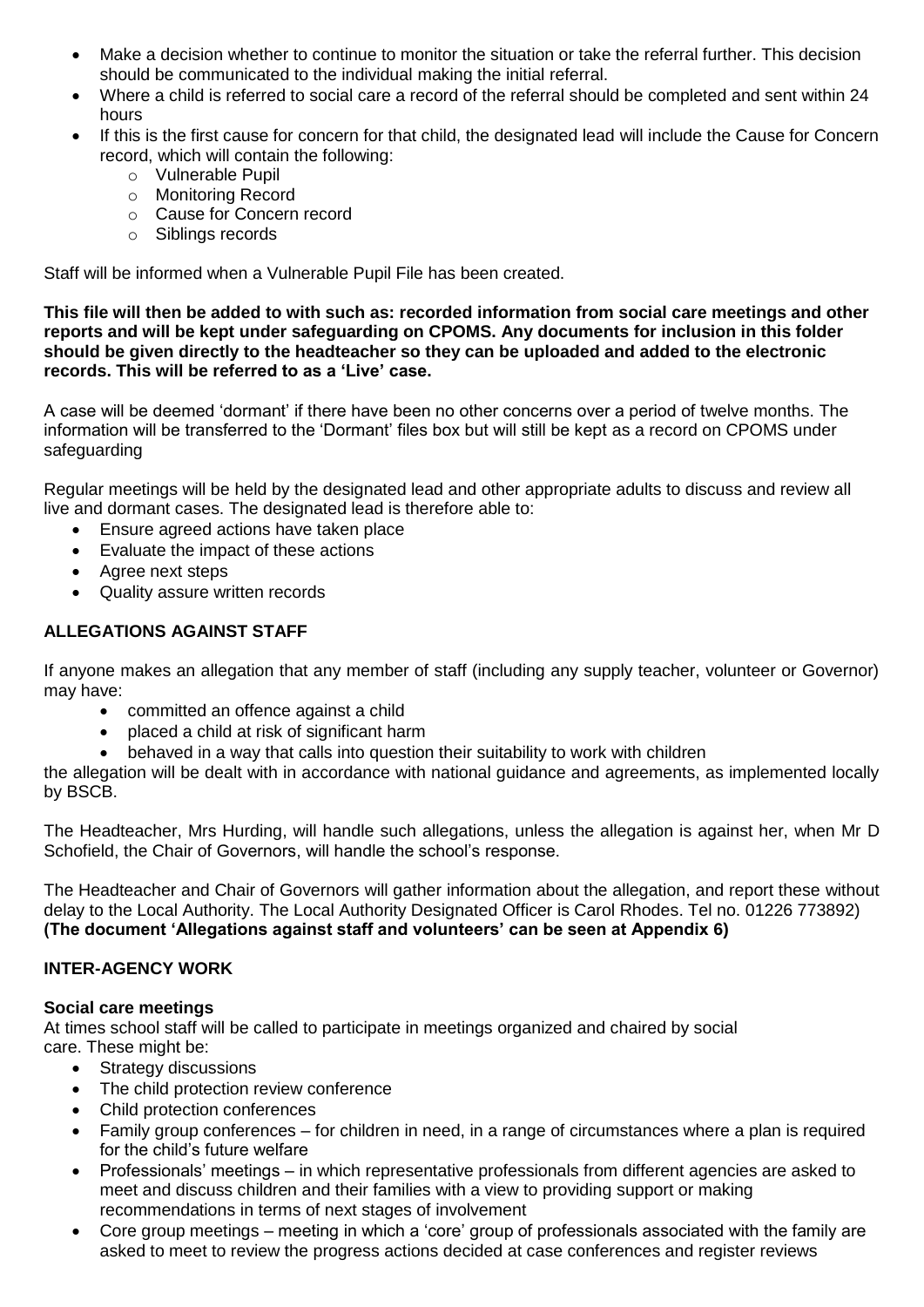- At these meetings, representatives from the school should be ready to report providing information about:
	- o attendance and punctuality
	- o academic achievement
	- $\circ$  the child's behaviour and attitude
	- o relationships with peer group and social skills generally
	- o child's appearance and readiness for school
	- o contact with parents/carers
	- o any specific incidents that need reporting
- Prior to the meeting, class teachers and other adults working closely with the child should be asked for their comments. Following the meeting feedback should be given and staff brought up to date with any actions that are needed. The meeting will be recorded on CPOMS

#### **Children with a Child Protection Plan (CPP)**

Children with a CPP will require additional support and monitoring. The social care department will inform a school receiving a child on the register and accompanying records should follow from the previous school.

#### **Early Help Assessment (EHA)**

Where a child / family may need support from a wide range of local agencies, school will offer an inter-agency Early Help Assessment.

#### **CONFIDENTIALITY**

The school, and all members of staff at the school, will ensure that all data about pupils is handled in accordance with the requirements of the law, and any national and local guidance.

Any member of staff who has access to sensitive information about a child or the child's family must take all reasonable steps to ensure that such information is only disclosed to those people who need to know. Regardless of this duty to confidentiality, if any member of staff has cause to believe that a child may be suffering from or at risk of harm, *it is their duty to pass this information, as soon as possible, to the designated lead for safeguarding.*

#### **SAFEGUARDING IN SCHOOL**

#### **The curriculum**

Safeguarding permeates all aspect of the wider school curriculum. Through the SEAL programme, Thrive and the strong Christian ethos of our school, the children learn to engage with others in a safe and mutually respectful way. Our robust anti-bullying policy is reinforced continually, but especially by our participation annually in 'Anti-Bullying Week'. Pupils who have particular needs or difficulties are supported by a range of social and emotional support strategies and programmes including Thrive as well as receiving additional individual support from parents and staff.

Within our curriculum there will also be opportunities to discuss issues which some children might find sensitive and disturbing. Care should be taken particularly in relation to discussions about member of families and their make-up. Assumptions about members of families and the presence of both parents should be avoided both in discussion and the presentation of materials. During health and safety discussion and sex education staff should be alert to the fact that some children will have very different experiences and may find the content 'sensitive' within their own histories. Staff should make themselves familiar with the background of the children in their care in order to avoid children becoming distressed.

Initiatives such as Bikeability, Crucial Crew and Playground Leaders**,** along with highly effective work with other agencies ensure that children are well-placed to keep themselves and other children safe in their everyday lives.

**Supporting children at risk** For children at risk, school may be the one stable place from which they can expect security and reassurance. It is not only being alert to potential abuse but providing the support to help children through difficult times. Providing them with the coping skills that can help avoid situations arising and deal with the emotional difficulties afterwards if they do.

#### **The pastoral support programme**

Children in Care (Looked after Children) have their own Termly Education Monitoring Plan. Where appropriate they may also have a pastoral support programme which will be drawn up in discussion with social care, the class teacher, foster carers and the child themselves. The education of Children in Care comes under the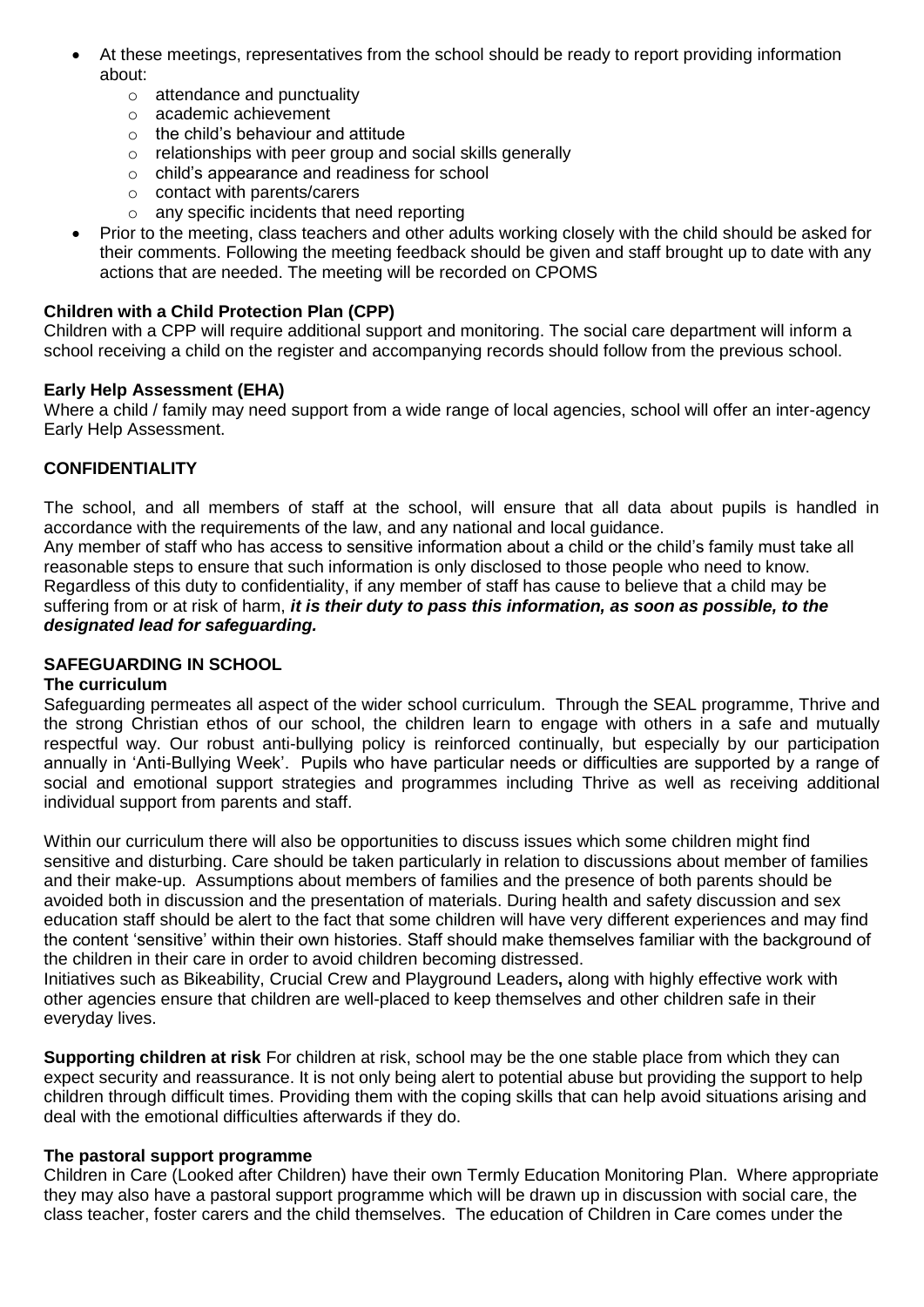responsibilities of the Virtual School and the school works closely with the Virtual School headteacher Mr Dave Benbow.

#### **Support in school – pastoral care**

All class teachers are responsible, along with other staff members, for the pastoral needs of the children in their care. This includes maintaining opportunity for children to share their concerns and following the guidance in this document. At 'The Ellis' school, we include 'Circle time' during which children may be presented with issues included in our PSHCE curriculum. In addition, circle time can be used to raise issues spontaneously that are particularly relevant to the class at that time. Care should always be taken in regard to the discussion of sensitive issues and advice should be sought where there are concerns. The PSHCE coordinator has available a variety of resources to support circle time and the discussion of issues. We also offer Socially Speaking programmes to support children with social interaction issues and issues around selfesteem. We also use the Thrive approach in school and this gives children opportunities to talk to staff on a 1:1 basis. Children are also able to access bereavement counselling if this is appropriate. Each class has a bubble onto which children can put their name on with the understanding that the adult will give them some private discussion time that day or as soon as possible.

#### **Physical contact with pupils**

Some form of physical contact with pupils by teachers is inevitable. In some cases it is necessary for reassurance. However, all teachers should be aware of issues related to touching and the way this might be misconstrued. This relates particularly to sensitive areas of the body.

In the event of physical restraint being used it is important that only the minimum amount is used in order to prevent the pupil from causing injury to themselves, others or property. Following such an intervention the critical incident form should be completed.

A rolling programme of training in 'Team Teach' is in place.

#### **Child Sexual Exploitation (CSE)**

#### **Definitions**

#### **Child**

Under the Children Act 1989, a child is defined as anyone under the age of 18. However, The National Institute for Health and Clinical Excellence (NICE) uses the following terms to describe children of different ages:

- Child (under 13 years);
- Young person (13 17 years).

These terms will be adopted for the purposes of this guidance.

Sexual abusers are more likely to be people we know, and could well be people we care about; more than 8 out of 10 children who are sexually abused know their abuser. They are family members or friends, neighbours or babysitters – many hold responsible positions in society. Some will seek out employment which brings them into contact with children, some will hold positions of trust which can help to convince other adults that they are beyond reproach, making it hard for adults to raise their concerns.

CSE is crime. The child or young person is persuaded by someone older or more powerful, the abuser, to take part in sexual activities, with the abuser or with other people, or in posing for photographs, for example. Sometimes there is gain for the young person – money, friendship, gifts, food or shelter. The abuser often takes the young person through a process to gain their trust before abusing them or using the young person; this is known as "grooming". Grooming may be carried out by adults or other young people. Young people will be "recruited" into feeling they are not being abused, and introduced to a lifestyle they feel is normal. Children may experience grooming at parties, in gangs, from older adults or from their peers.

It is not just girls and young women who are sexually exploited; boys and young men may be victims too. Abusers and coercers often physically, sexually and emotionally abuse children and young people and in some situations, may effectively imprison them.

Children and young people make constrained choices against a background of social, economic and emotional vulnerability; it is not a 'free choice'. Because of either their age or their needs, they are unable to give truly informed consent to this activity.

#### **Risks**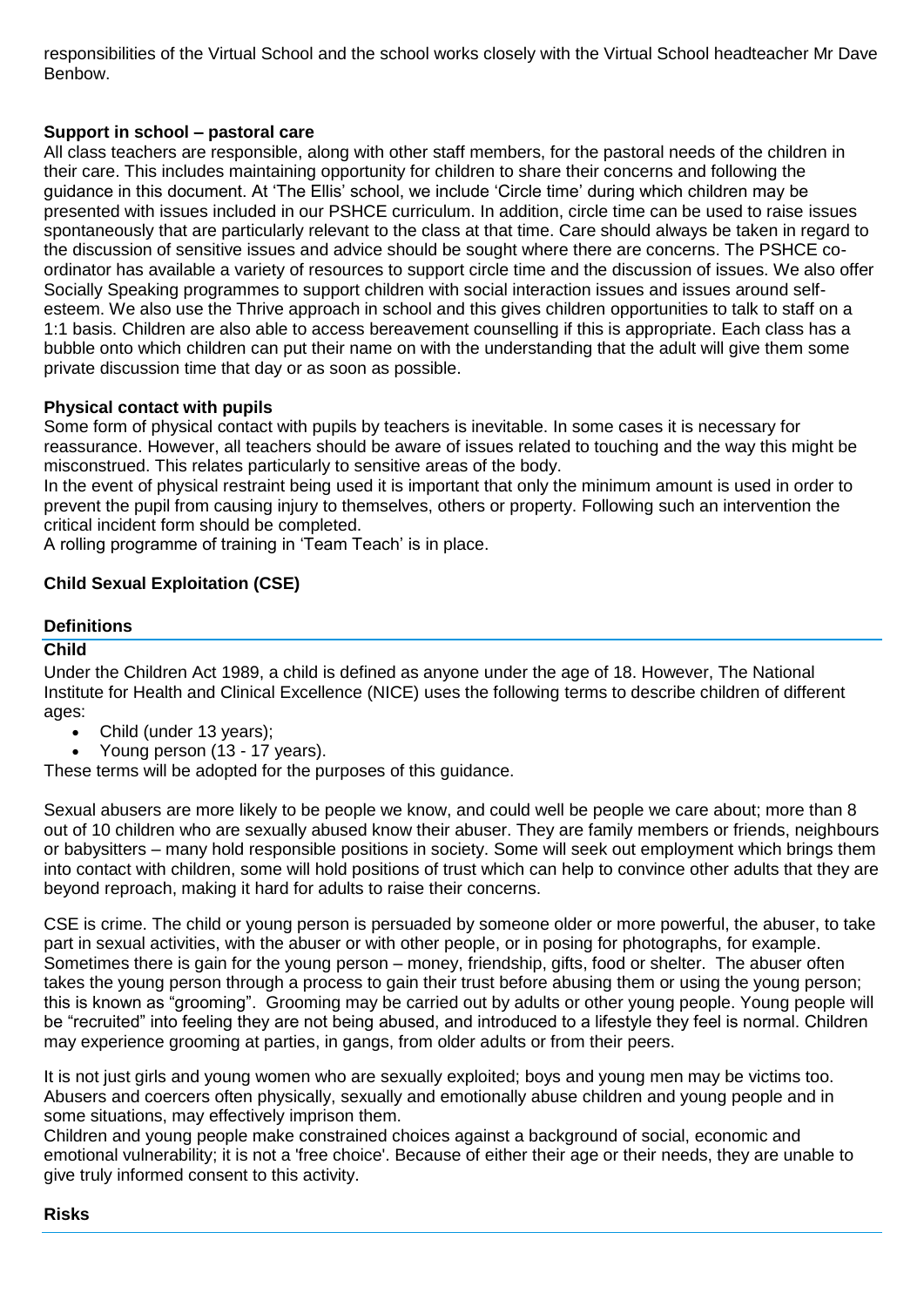Children and young people involved in any form of sexual exploitation face immense risks to their physical, emotional and psychological health. The environment in which sexual exploitation takes place tends to have close links with criminal behaviour, drug and alcohol misuse and violence. Children drawn into this kind of sexual abuse therefore become exposed to these risks;

Sexual exploitation results in children and young people suffering harm. The extent of the harm can range from situations where the exploitation is short lived and the young person is effectively supported to recover, to situations which lead to serious life-long impact and on occasions to the death of the young person, including through suicide and murder;

Other risk factors are common to child sexual abuse generally, and can include physical injuries, nonattendance at school and/or underachievement, depression, self-mutilation and attempted and actual suicide; the risks to children from sexual exploitation can be seen to be extremely high and can be life-threatening. Through teaching Healthy Relationships in PSHE/RSE through 1 Decision, circle time children at The Ellis will be taught about appropriate friendships relationships, how to raise any concerns with trusted adults and how to keep themselves in the community. In school children and parents are positively encouraged to raise any concerns or worries with a member of staff, this may be a class teacher, teaching assistant, office staff or Headteacher.

Grooming may be carried out by adults or other young people. Young people will be "recruited" into feeling they are not being abused, and introduced to a lifestyle they feel is normal. Children may experience grooming at parties, in gangs, from older adults or from their peers.

As professionals we acknowledge that children / young people can change or present challenging behaviour, especially approaching / during adolescence. We also acknowledge that as a community primary school we gain knowledge and understanding of children and their behaviours outside our setting. Concerns should be raised with the Designated Safeguarding Lead if staff become aware of changes in a child's behaviour, either within or outside school which indicate the following warning signs;

- A child's behaviour has changed perhaps becoming more secretive, more distant, not seeing their usual friends, dressing in a different way, becoming tired or unwell;
- You may have concerns for the child's sexual health sexually transmitted diseases, pregnancy scares, associating with older men or women, marks or scars;
- The child may be in possession of more money than usual, or expensive gifts, such as jewellery or mobile phones, which they could not afford;
- The child may receive odd calls or messages, threats or bullying on social media or mobile phones (this may include inappropriate images or inappropriate words 'sexting') – they may be secretive about calls and messages;
- The child or young person may go missing from home and / or school afterwards the child may be defensive about their location and activities, returning home late at night, perhaps in a dishevelled state or under the influence of substances or alcohol.
- The child may frequent known areas of drug abuse / crime, perhaps in the company of older teenagers
- The child is in the company of older children and seen in 'risky situations' or demonstrating 'risky behaviours' (see below)

#### **Procedure**

Children who are the victims of abuse through sexual exploitation can only be safeguarded by the concerted effort of all agencies involved to tackle both the coercer (pimp) and the abuse, whilst working positively to protect the victim.

When an agency suspects that a young person is at risk of sexual exploitation because of some of the behaviour patterns detailed above, but there is no concrete evidence, a referral should be made to Children's Social Care, who will undertake the **[Barnsley Assessment Framework](http://www.proceduresonline.com/barnsley/scb/local_keywords/barns_assess_fw.html)** which will include a discussion with the Police and the Safeguarding Children's Unit.

#### **Female Genital Mutilation (FGM)**

Female genital mutilation (FGM) is a collective term for procedures which include the removal of part or all of the external female genitalia for cultural or other non-therapeutic reasons. The practice is medically unnecessary, extremely painful and has serious health consequences, both at the time when the mutilation is carried out and in later life. The procedure is typically performed on girls aged between 4 and 13, but in some cases it is performed on new born infants or on young women before marriage or pregnancy.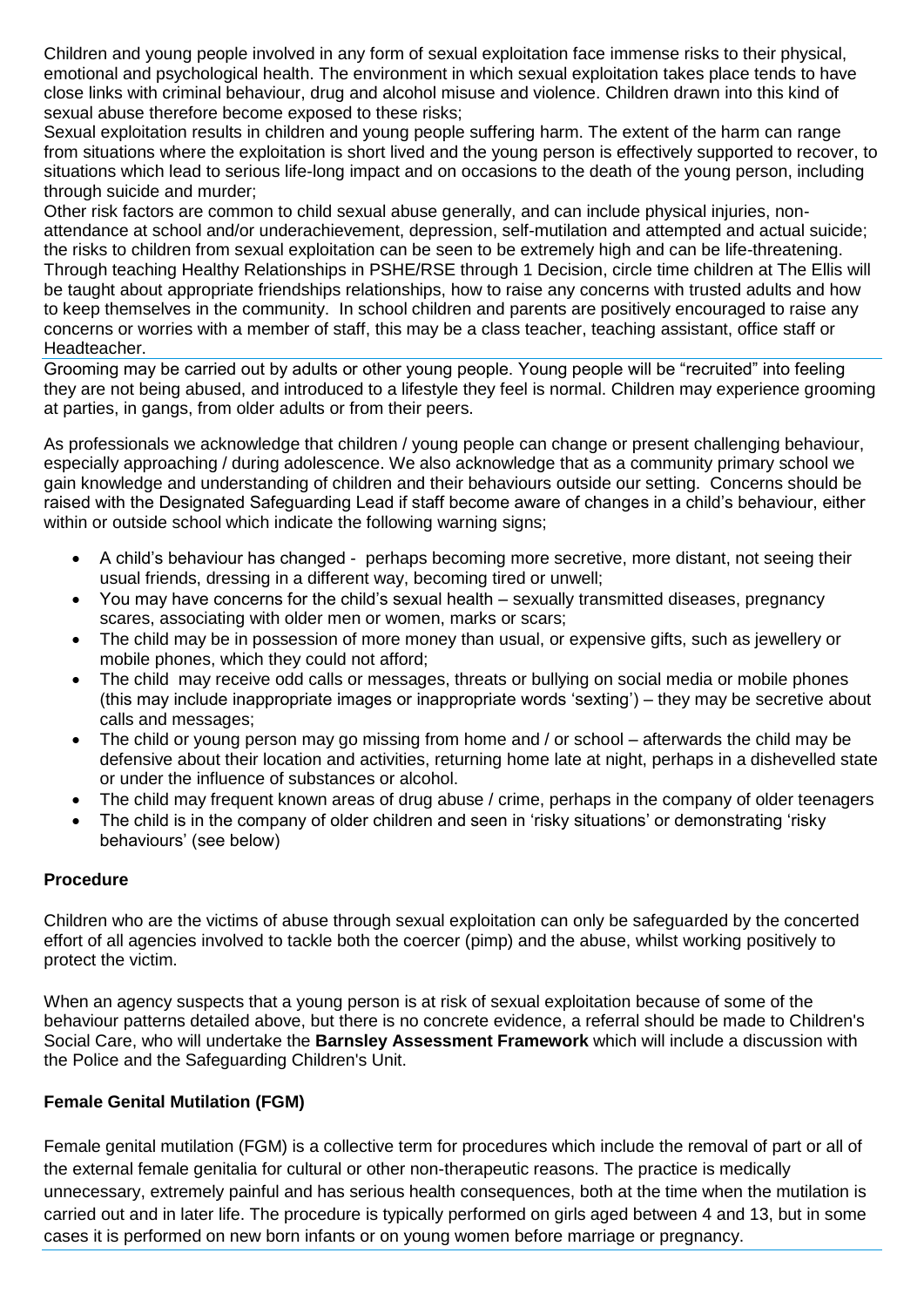The school recognises that FGM is much more common than is generally realised both worldwide and in the U.K. It is deeply embedded into the culture of communities and intervention by statutory agencies may be resented. FGM cannot be left to personal preference or cultural custom as it is an extremely harmful practice which violates basic human rights.

FGM has been a criminal offence in the U.K. since the Prohibition of Female Circumcision Act 1985 was passed. The Female Genital Mutilation Act 2003 replaced the 1985 Act and makes it an offence for the first time for UK nationals or permanent UK residents to carry out FGM abroad, or to aid, abet, counsel or procure the carrying out of FGM abroad, even in countries where the practice is legal.

It is reportedly practised in 28 African countries and in parts of the Middle and Far East, but it is increasingly found in Western Europe and other developed countries primarily among immigrant and refugee communities. From April 2014 NHS hospitals are required to record:

If a patient has had Female Genital Mutilation; If there is a family history of Female Genital Mutilation; If a Female Genital Mutilation-related procedure has been carried out on a patient.

#### **Signs / suspicions**

Suspicions may arise in a number of ways that a child is being prepared for FGM to take place abroad.

If any agency becomes aware of a child who may have been subjected to or is at risk of FGM it is firstly the Mandatory Reporting Responsibility of Teaching Staff to notify the police, this responsibility is not transferable.

All professionals need to consider whether any indicators exist that suggest FGM may be planned or have

- Preparations are being made to take a long holiday arranging vaccinations or planning an absence from school;
- The child has changed in behaviour after a prolonged absence from school; or
- The child has health problems, particularly bladder or menstrual problems.

There may be older women in the family who have already had the procedure and this may prompt concern as to the potential risk of harm to other female children in the same family.

The Children's Social Care team will liaise with the Paediatric services where it is believed that FGM has already taken place to ensure that a **[Medical Assessment](http://trixresources.proceduresonline.com/nat_key/keywords/medical_assessment.html)** takes place.

#### **Working with Parents**

The Ellis School has an established approach to working with parents. Parents and children's need for privacy is always respected. Attitudes to and contact with parents is non-judgemental in order to obtain and maintain the most conducive working relationship. The child's needs are the priority and effective liaison is crucial. It is recognised that families from different backgrounds and cultures will have different approaches to childrearing. These differences will be acknowledged and respected provided they do not place the child at risk as defined earlier in the document.

Parents can access this policy on the school's website or a paper copy can be obtained from the Office.

#### **Photographing Children**

Taking photographs of children on sports days, at concerts and plays is part of a school's normal day to day life. We will not discourage this, however:

- if there are Health and Safety issues such as flash photography dazzling or distracting children, causing them to have an accident or an adverse reaction we will encourage parents to use settings that do not require a flash
- we will not allow visitors, theatre groups or workshop providers to film or photograph children whose parents have indicated that they do not wish their child to be photographed (Pupil Information Sheet)
- we will not allow photographs of such children to appear on the website, in publicity or press releases unless we have permission. Children who are allowed to be included in the above will not have their names released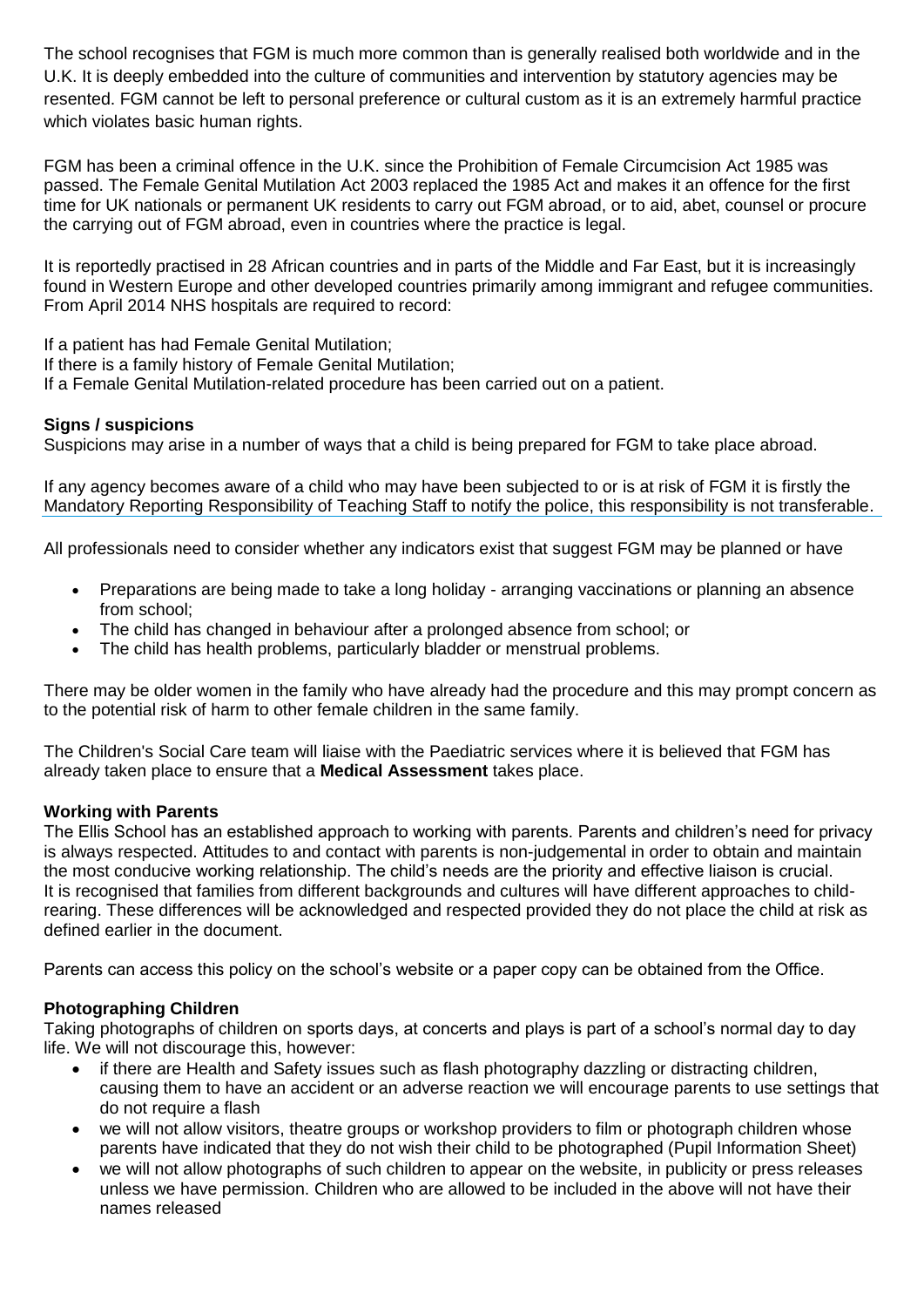the school cannot be held accountable for photographs or video footage taken by parents or members of the public at school functions and the Headteacher will emphasis at such events that photographs are for personal family use and must not be posted on the internet / social media

#### **INDUCTION & TRAINING**

All new members of staff will receive a comprehensive induction which will give an overview of the organisation and ensure they know its purpose, values, services and structure, as well as safeguarding and confidentiality issues.

All new staff at the school (including volunteers) will receive safeguarding information (What To Do If You Suspect A Child Is Being Abused and Keeping Children Safe in Education, September 2016) and a copy of this policy on starting their work at the school. An 'Important Information' sheet will be available for supply staff and they will be required to read this information before they begin their teaching on their first day at school.

#### All staff will be expected to **at least, complete the appropriate level of online training before or as soon as possible after they begin their employment.**

Staff will undertake safeguarding refresher training every three years, and the designated person every two years.

#### **LINKS TO OTHER POLICIES**

As well as ensuring that we address child protection concerns, we will also ensure that children who attend the school are kept safe from harm whilst they are in our charge.

To this end, this policy must be seen in light of the school's policies on:

- Personal, Social and Health Education and Sex and Relationships Education; child protection issues will be addressed through the curriculum as appropriate.
- Bullying; the school will also ensure that bullying is identified and dealt with so that any harm caused by other pupils can be minimised. We will pay particular attention to sexualised behaviour, or bullying that is homophobic in nature, or where there appear to be links to domestic abuse in the family home.
- Safe Recruitment and Code of Conduct for staff.
- Racist incidents
- Confidentiality
- Behaviour and Discipline
- Health & Safety
- Physical Intervention (positive handling)
- Allegations against members of staff
- E-Safety
- Whistle Blowing
- Visitors In School
- Information Sharing
- Intimate Care
- LAC Policy

#### **MONITORING AND REVIEW**

All adults working in school will receive a copy of this policy and will be asked to sign to say they have read, understood and agree to follow its procedures. It will be discussed at least annually by all staff. The effectiveness of the policy will be reviewed, based on monitoring activities by the designated leads and governor and in the light of any specific incidents or changes to local or national guidance/legislation, annually by the governing body.

The designated governor will monitor one aspect of the school's work each term and will report back to the full governing body.

The Headteacher will report on safeguarding as part of the Headteachers report to governors, termly. Safeguarding will be a standing agenda item at all governing body meetings and at all staff meetings.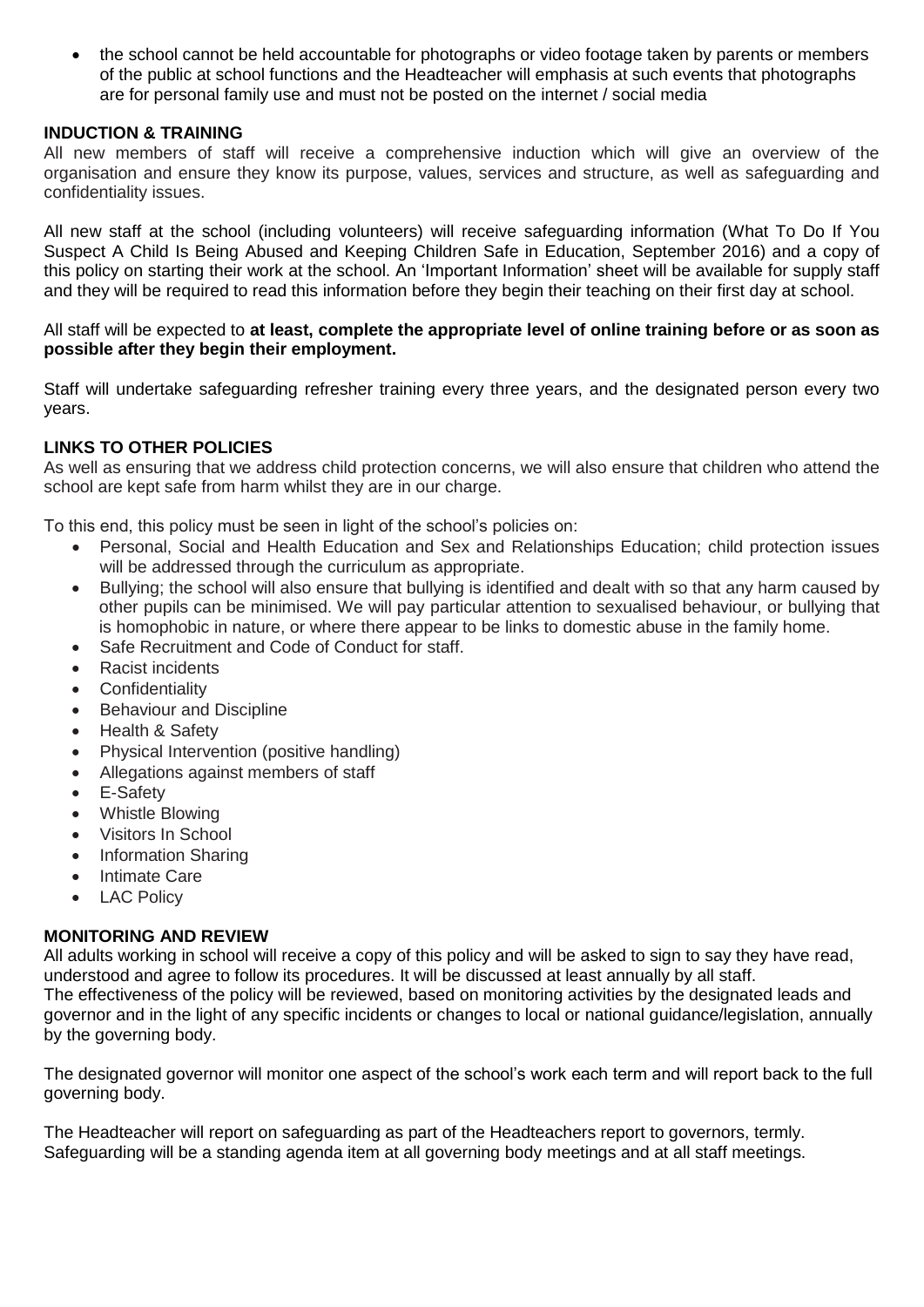### **APPENDIX 1**

### **GUIDANCE ON RECOGNISING SUSPECTED ABUSE**

Child abuse is a term used to describe ways in which children are harmed by someone often in a position of power. It may not be our responsibility to decide whether child abuse is occurring but we are required to act on any concerns and report it to the appropriate party. **The health, safety and protection of a child is paramount.** 

#### **PHYSICAL ABUSE**

Can include hitting, shaking, throwing, poisoning, burning, scalding, suffocating or causing any form of physical harm to a child.

Possible signs include:

- Unexplained injuries or burns
- Refusal to discuss injuries
- Improbable explanations of injuries
- Untreated injuries or lingering illness
- Admission of punishment which appears excessive
- Shrinking from physical contact
- Fear of returning home or parents being contacted
- Fear of undressing
- Fear of medical help
- Aggression/ bullying
- Over compliant behaviour
- Running away
- Significant changes in behaviour
- Deterioration in work
- Unexplained pattern of absences

#### **EMOTIONAL ABUSE**

This is persistent emotional ill treatment of a child such as to cause severe and persistent adverse effects on a child's emotional development. It can include:

Conveying to a child that they are worthless or unloved placing inappropriate age-related expectations on children making children feel frightened or in danger on a frequent basis

Possible signs of emotional abuse include:

- Continual self-deprecation
- Fear of new situations
- Inappropriate emotional responses to painful situations
- Self-harm or mutilation
- Compulsive stealing/ scrounging
- Drug/ solvent abuse
- 'Neurotic' behaviour obsessive rocking/thumb sucking
- Air of detachment 'don't care' attitude
- Social isolation
- Attention-seeking behaviour
- Eating problems
- Depression, withdrawal

#### **SEXUAL ABUSE**

Sexual abuse involves forcing or enticing a child or young person to take part in sexual activities, whether or not the child is aware of what is happening. They can include non-contact activities such as involving children looking at, or in the production of, pornographic material or watching sexual activities, or encouraging children to behave in sexually inappropriate ways. Possible signs include:

- Bruises, scratches, burns or bite marks
- Scratches abrasions or persistent infection in the anal or genital regions
- Pregnancy
- Sexual awareness inappropriate to the child's age
- Frequent public masturbation
- Attempts to teach other children about sexual activity
- Refusing to stay with certain people or go to certain places
- Aggressiveness, anger, anxiety, tearfulness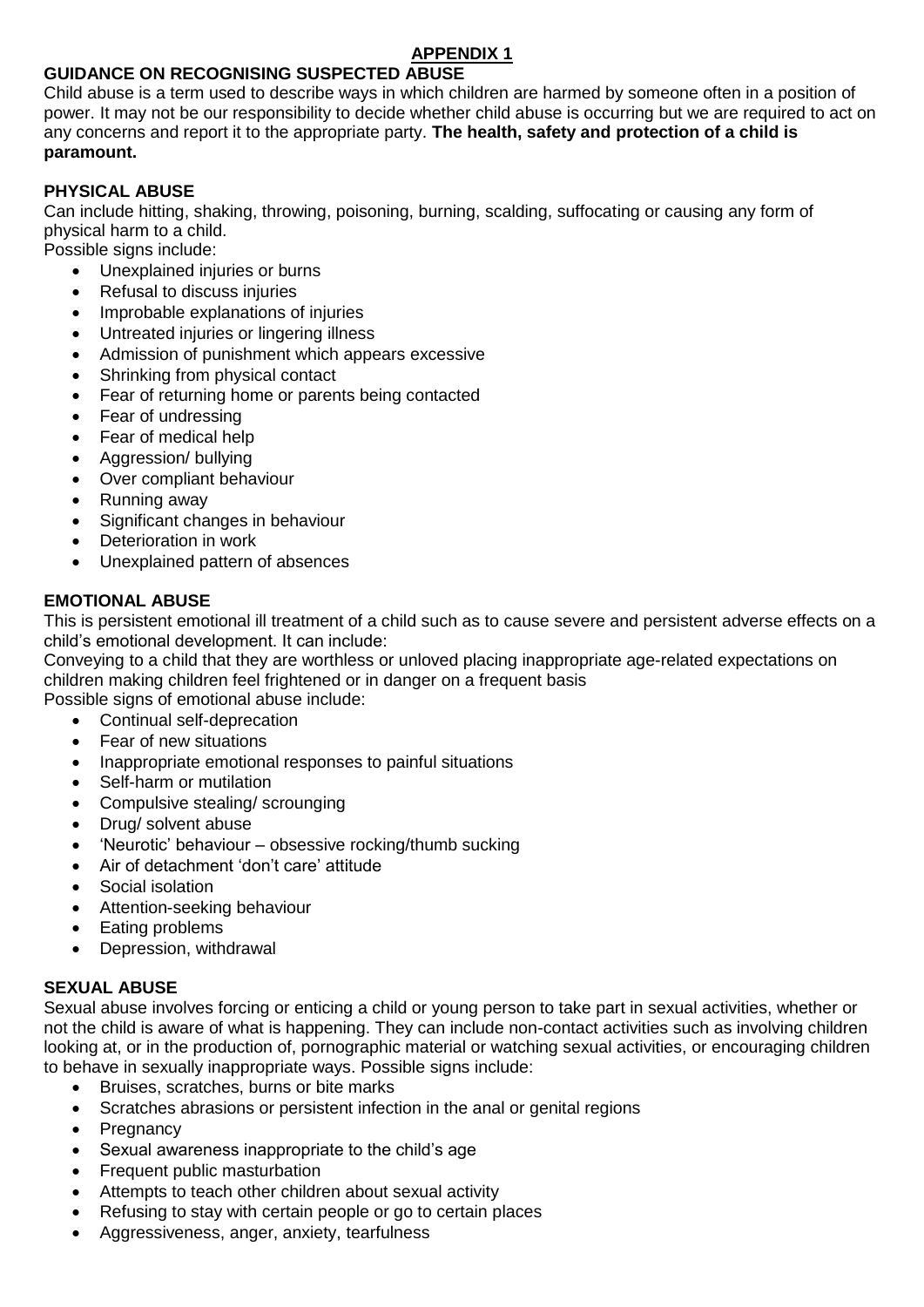Withdrawal from friends

#### **NEGLECT**

Neglect is also a form of abuse. It is the persistent failure to meet a child's basic physical and or psychological needs can affect the child's health and development. It might include failure to provide adequate food, shelter and clothing, failure to protect a child from physical harm or danger, failure to ensure appropriate access to medical care and treatment.

Possible signs include: Constant hunger

- Poor personal hygiene
- Inappropriate clothing
- Frequent lateness or non-attendance
- Untreated medical problems
- Low self-esteem
- Poor social relationships
- Compulsive stealing or scrounging
- Constant tiredness

#### **BULLYING**

Bullying can be defined as using deliberately hurtful behaviour, usually over a period of time, where it is difficult for those being bullied to defend themselves.

The three main types of bullying are:

- physical
- verbal
- emotional

All incidents of bullying should be dealt with by the class teacher in the first instance, followed by the Deputy Headteacher and then the Headteacher. A more detailed guide can be found in the school's anti-bullying policy.

#### **SELF HARM**

If it comes to the attention of a member of staff that a child is self-harming, they should alert the Headteacher. Actions might include:

- contacting parents
- contacting Child Adolescent Mental Health Services
- contacting Social Care if the child meets the referral criteria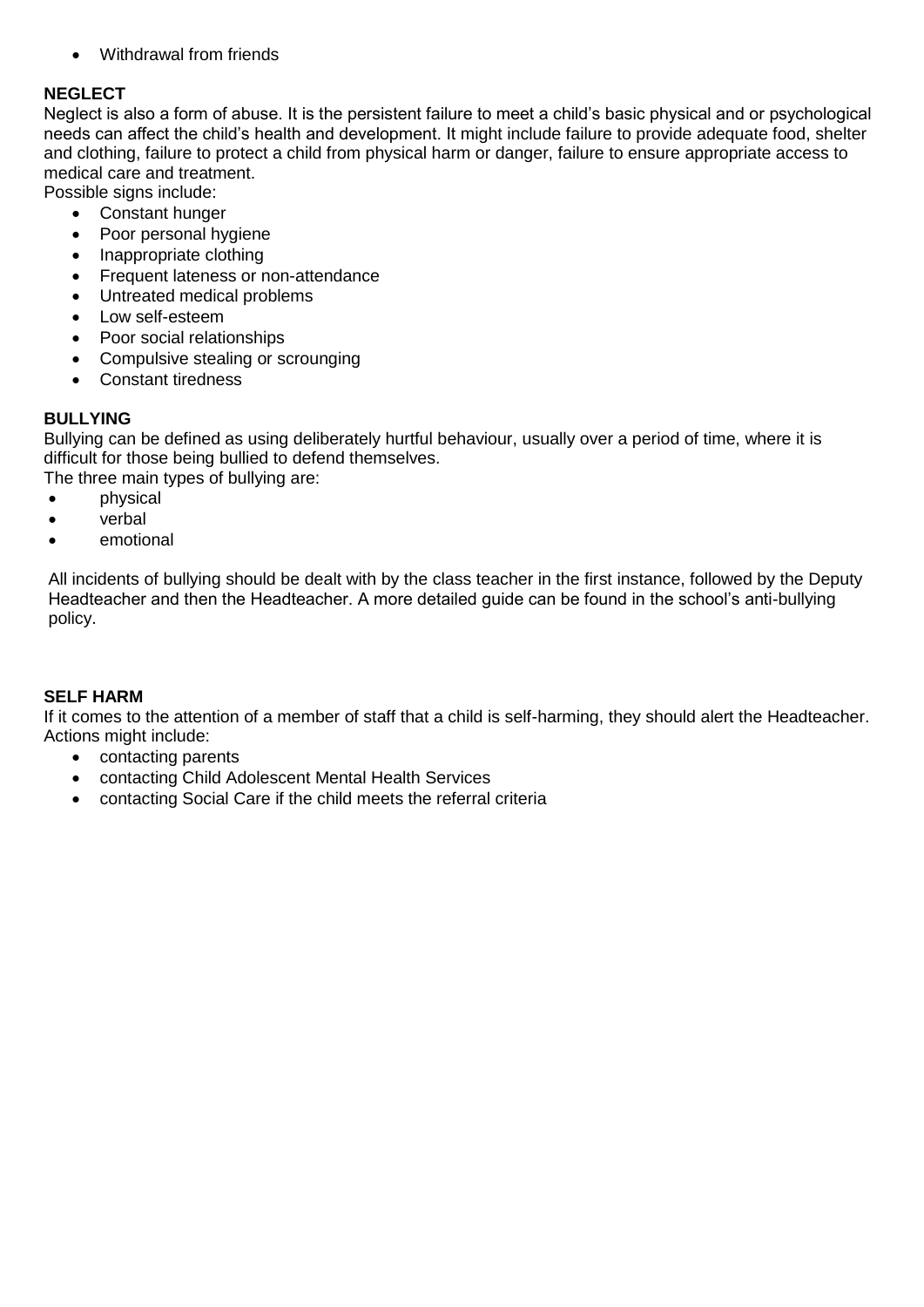#### **DEALING WITH A DISCLOSURE When a child tells me about abuse s/he has suffered, what must I remember?**

- Stay calm
- Do not transmit shock, anger or embarrassment.
- Reassure the child.
- Tell her/him you are pleased that s/he is speaking to you.
- Never enter into a pact of secrecy with the child. Assure her/him that you will try to help but let the child know that you will have to tell other people in order to do this. State who this will be and why.
- Tell her/him that you believe them. Children very rarely lie about abuse; but
- s/he may have tried to tell others and not been heard or believed.
- Tell the child that it is not her/his fault.
- Encourage the child to talk but do not ask "leading questions" or press for information.
- Listen and remember.
- Check that you have understood correctly what the child is trying to tell you.
- Praise the child for telling you. Communicate that s/he has a right to be safe and protected.
- Do not tell the child that what s/he experienced is dirty, naughty or bad.
- It is inappropriate to make any comments about the alleged offender.
- Be aware that the child may retract what s/he has told you. It is essential to record all you have heard.
- At the end of the conversation, tell the child again who you are going to tell and why that person or those people need to know.
- As soon as you can afterwards, make a detailed record of the conversation using the child's own language. Include any questions you may have asked. Do not add any opinions or interpretations.

NB It is not education staff's role to seek disclosures. Their role is to observe that something may be wrong, ask about it, listen, be available and try to make time to talk.

#### **Immediately afterwards**

**You must not deal with this yourself**. Clear indications or disclosure of abuse must be reported to social services without delay, by the Headteacher / Designated Teacher using the correct procedures as stated in the guidelines.

Listening to and supporting a child/young person who has been abused can be traumatic for the adults involved. Support for you will be available from your Designated Teacher or Headteacher.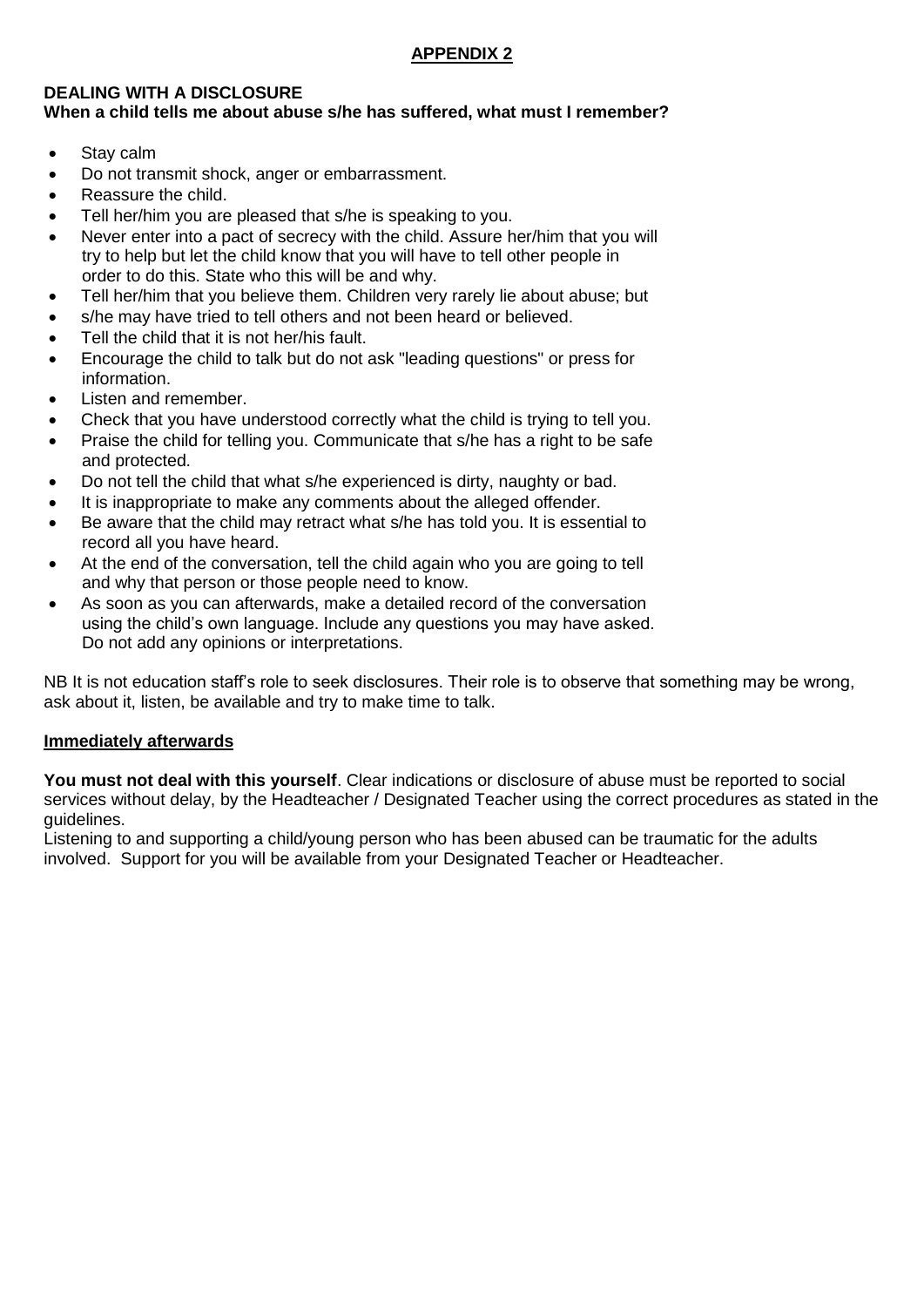#### APPENDIX 4

#### **Cause for Concern Procedures**

A 'Cause for Concern' is an action, observation or discussion that makes you feel anxious or worried about the well-being or safety of a child.

All causes for concern must be recorded immediately on CPOMS and assigned to Safeguarding.

This will then be passed to the designated teacher immediately, who will decide on the appropriate actions, If this is the first cause for concern for that child, the designated lead will tick the initial concern box and appoint vulnerable child status to the concern.

This will contain the following:

- Vulnerable Pupil Information
- Monitoring Record
- Cause for Concern
- siblings

Staff will be informed when a child is appointed Vulnerable pupil status

Any further discussions, telephone calls or meetings in relation to the child must be recorded on CPOMS

Designated teachers and other appropriate adults will hold a monthly meeting to discuss and review all live and dormant cases. This provides the opportunity for designated teacher to:

- Monitor that agreed actions have taken place
- Evaluate the impact of these actions
- Agree next steps
- Quality assure written records

All further involvement and documentation must be stored in this file and nowhere else. Files will be stored on CPOMS

#### **Procedure in case of designated teacher absence:**

Contact other designated leads, if not possible Phone designated teacher and ask permission to access files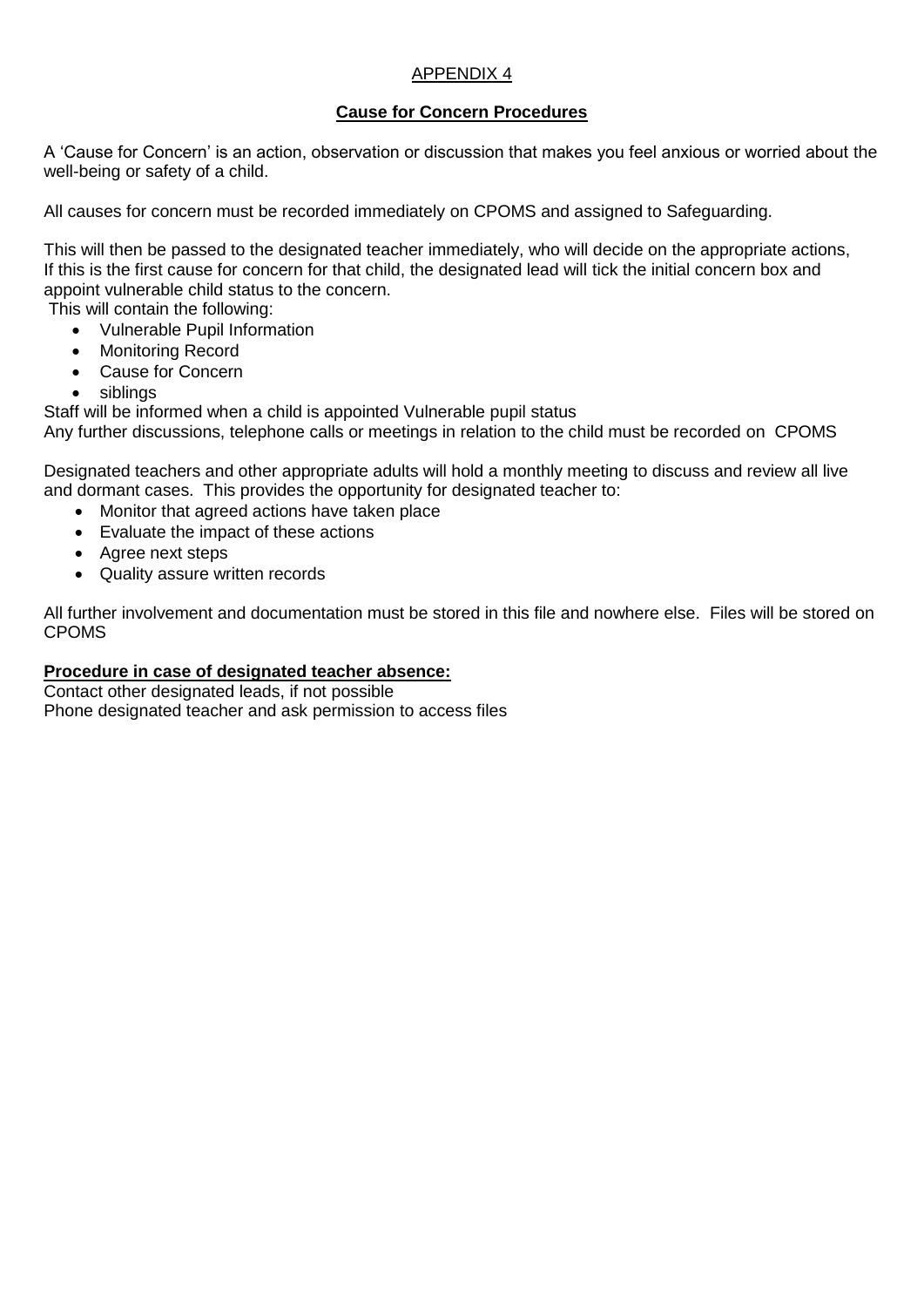#### APPENDIX 6

#### **ALLEGATIONS AGAINST STAFF AND VOLUNTEERS THRESHOLDS FOR CHILD PROTECTION REFERRAL**

#### **Introductory notes:**

- (i) The following table has been produced to assist decision-making when considering whether to make a child protection referral. This should be used in conjunction with DfES standards. LSCB procedures and guidance. Its purpose is to ensure that wherever possible, the initial category of the allegation is ascribed on the basis of the evidence presented, rather than upon assumption or preconception.
- (ii) The decision-making process should not preclude a 'child in need' referral at any stage.
- (iii) All concerns raised about staff should include consideration of their conduct, whether in relation to any necessary disciplinary action and/or with regard to reducing their vulnerability to further allegations. This may involve an action plan for other staff too.

| <b>CATEGORY</b>                               | <b>DEFINITION</b>                                                                                                                                             | <b>EXAMPLES</b>                                                                                                                                                                           | <b>ACTION</b>                                                                                                                                                                                                                                                           | <b>SAFEGUARDS</b>                                                                            |
|-----------------------------------------------|---------------------------------------------------------------------------------------------------------------------------------------------------------------|-------------------------------------------------------------------------------------------------------------------------------------------------------------------------------------------|-------------------------------------------------------------------------------------------------------------------------------------------------------------------------------------------------------------------------------------------------------------------------|----------------------------------------------------------------------------------------------|
| 1.<br><b>APPARENT</b><br><b>CORROBORATION</b> | Where an<br>allegation or<br>concern is<br>accompanied<br>by actual or<br>circumstantial<br>evidence.                                                         | A child may<br>have a visible<br>injury.<br>The incident<br>may have been<br>witnessed.<br>The member of<br>staff may<br>behave in a<br>way that is<br>consistent with<br>the allegation. | A Child Protection<br>referral must be<br>made to the<br>LADO, Local<br><b>LSCB</b> procedures<br>must be followed.<br>The LADO should<br>make a referral to<br><b>Children's Social</b><br>Care in<br>accordance with<br>local LSCB child<br>protection<br>procedures. | The referral must<br>be confirmed in<br>writing to the<br>LADO/CSC within<br>2 working days. |
| 2.<br><b>POSSIBLE</b>                         | Where there<br>are indications<br>that an abusive<br>incident might<br>have taken<br>place, or little<br>evidence to<br>disprove a<br>child's<br>allegations. | Where a child's<br>allegations<br>might be<br>supported by<br>other<br>information, or<br>where it is a<br>matter of one<br>word against<br>another.                                      | A Child Protection<br>referral must be<br>made to the<br>LADO, Local<br><b>LSCB</b> procedures<br>must be followed.<br>The LADO should<br>make a referral to<br><b>Children's Social</b><br>Care in<br>accordance with<br>local LSCB child<br>protection<br>procedures. | The referral must<br>be confirmed in<br>writing to the<br>LADO/CSC within<br>2 working days. |
|                                               |                                                                                                                                                               |                                                                                                                                                                                           |                                                                                                                                                                                                                                                                         |                                                                                              |
| 3.<br><b>UNLIKELY</b>                         | The alleged<br>incident most<br>probably did<br>not take place.                                                                                               | Where<br>circumstantial<br>evidence<br>appears<br>incompatible                                                                                                                            | Only clarification<br>of the specific<br>allegation or<br>concern should be<br>sought. No                                                                                                                                                                               | The<br>school/service's<br>knowledge of<br>both the child and<br>member of staff             |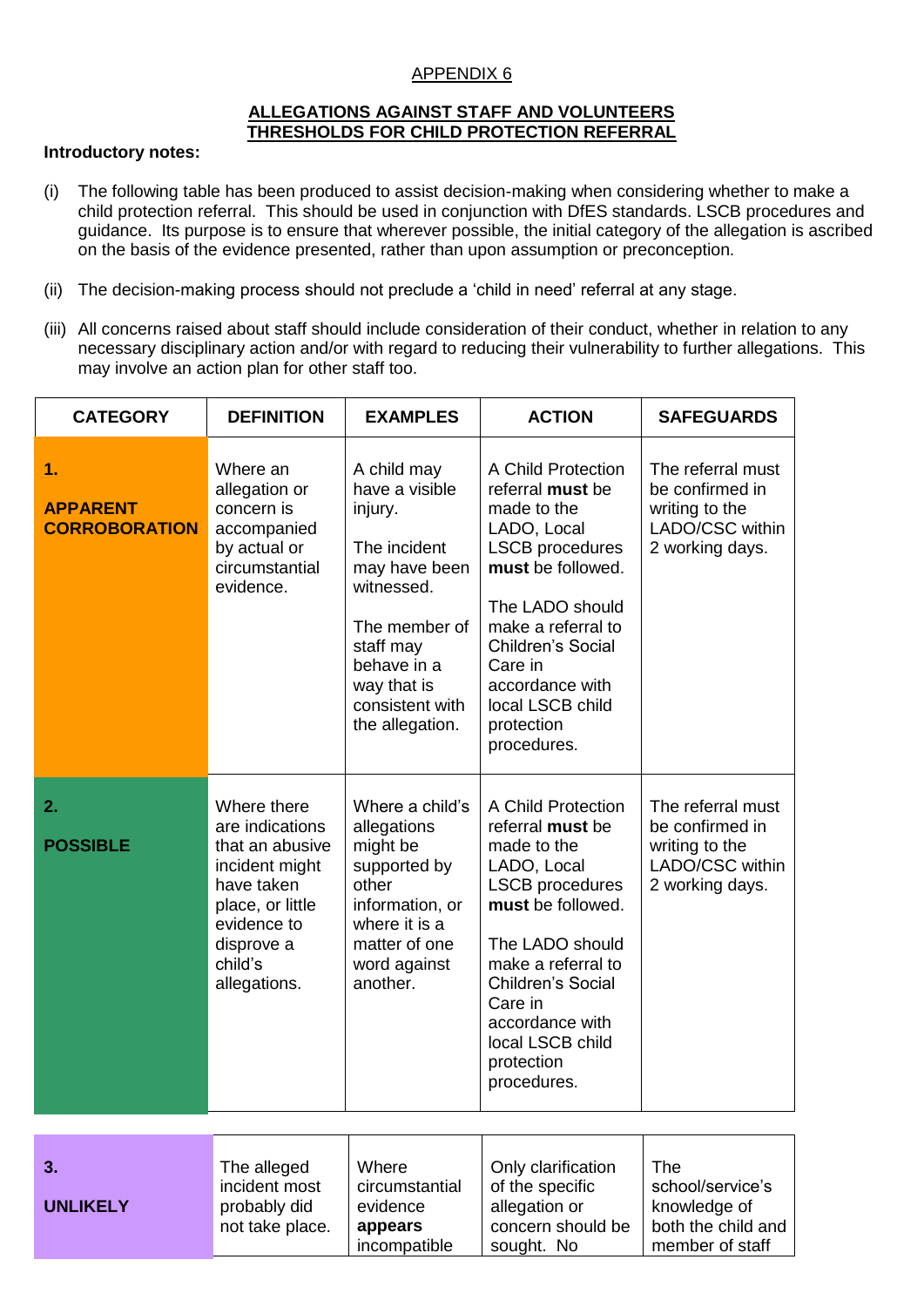|                                           |                                                                                                                                                                                                                                  | with the<br>allegation.                                                                                                                                             | attempt should be<br>made to<br>investigate the<br>matter at this<br>stage.<br>School/Service<br>should consult<br>with LADO on next<br>steps                                                                                                        | concerned will be<br>$invalvable -$<br>however, the<br>LADO's view will<br>contribute further<br>objectivity and<br>help to secure<br>consistency and<br>appropriateness<br>of response.<br>Details of any<br>consequent<br>referral must be<br>confirmed to the<br>LADO/CSC<br>within two<br>working days                                                                                            |
|-------------------------------------------|----------------------------------------------------------------------------------------------------------------------------------------------------------------------------------------------------------------------------------|---------------------------------------------------------------------------------------------------------------------------------------------------------------------|------------------------------------------------------------------------------------------------------------------------------------------------------------------------------------------------------------------------------------------------------|-------------------------------------------------------------------------------------------------------------------------------------------------------------------------------------------------------------------------------------------------------------------------------------------------------------------------------------------------------------------------------------------------------|
| 4.<br><b>DEMONSTRABLY</b><br><b>FALSE</b> | It is known<br>without a doubt<br>that an<br>allegation is<br>untrue.<br>This position<br>requires strong<br>evidence and<br>must not be<br>based on<br>preconceptions<br>about the child<br>or member of<br>staff<br>concerned. | The alleged<br>perpetrator<br>was known<br>not to be<br>anywhere in<br>the vicinity and<br>the child is not<br>confused in<br>terms of time,<br>place or<br>person. | Internal enquiries<br>can be undertaken<br>by the<br>school/service<br>The child's<br>motives or<br>misunderstandings<br>should be<br>addressed-<br>involving those<br>with parental<br>responsibility.<br>Written<br>confirmation to<br><b>LADO</b> | The LADO must<br>receive written<br>notification of the<br>allegation, the<br>evidence and<br>how the matter<br>was resolved<br>within 5 working<br>days<br>This allows for<br>external<br>monitoring and<br>further<br>intervention if<br>appropriate.<br>Consideration<br>should always be<br>given to the<br>possibility that<br>the child may be<br>displacing abuse<br>experienced<br>elsewhere. |